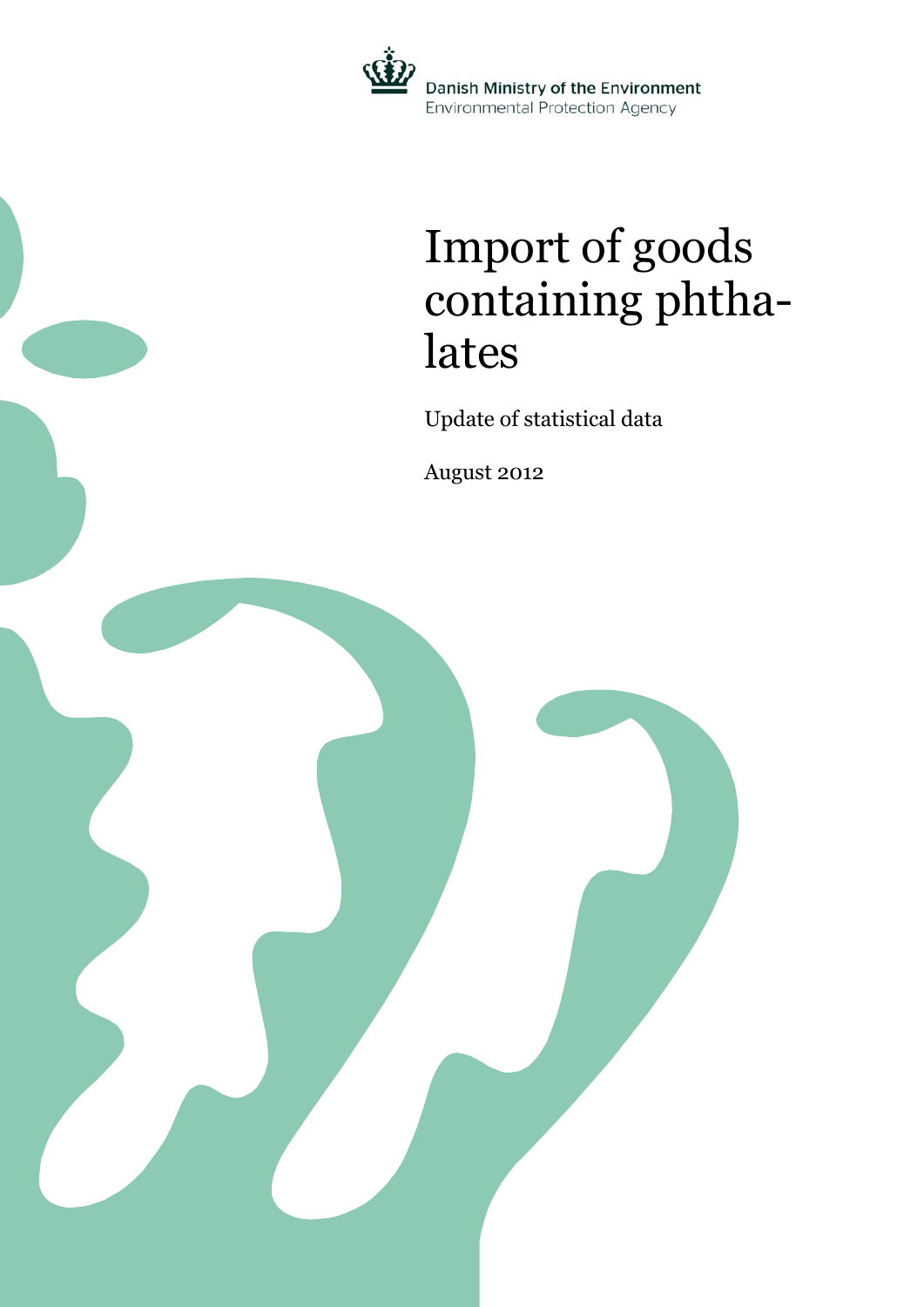### **Title:**

### **Authors & contributors:**

Erik Hansen, Marlies Warming 1

Import of goods containing phthalates update of statistical data

### **Publisher:**

Danish Environmental Protection Agency Strandgade 29 DK-1401 Copenhagen K Denmark www.mst.dk

### **Year:**

2012

### **Disclaimer:**

The Danish Environmental Protection Agency will, when opportunity offers, publish reports and contributions relating to environmental research and development projects financed via the Danish EPA. Please note that publication does not signify that the contents of the reports necessarily reflect the views of the Danish EPA. The reports are, however, published because the Danish EPA finds that the studies represent a valuable contribution to the debate on environmental policy in Denmark.

<sup>1</sup> COWI A/S, Denmark

May be quoted provided the source is acknowledged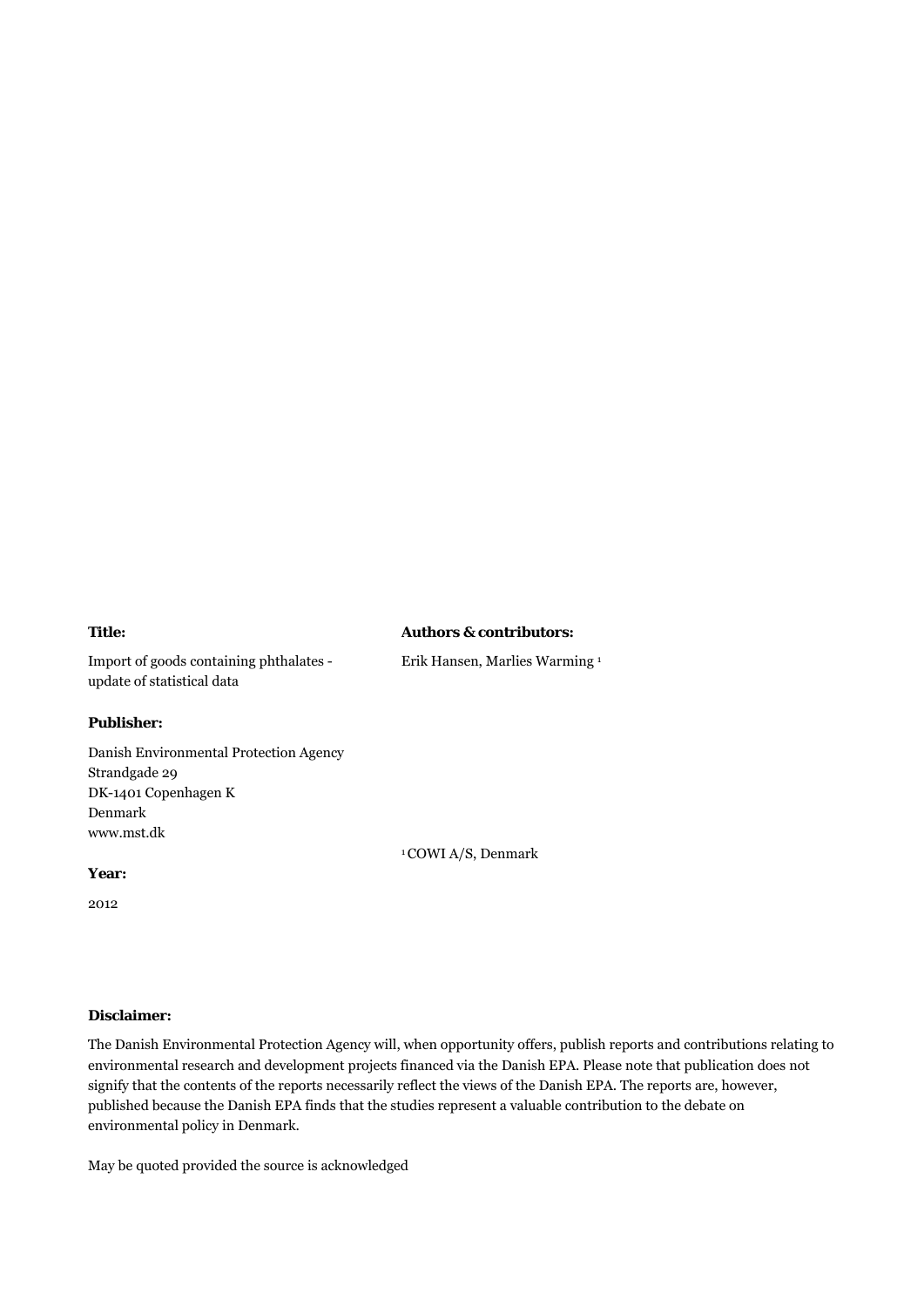### **Content**

| 1. |                                                                         |
|----|-------------------------------------------------------------------------|
| 2. |                                                                         |
| 3. |                                                                         |
| 4. |                                                                         |
| 5. | Tablecloth, curtains, shower curtains and similar items (not industrial |
| 6. |                                                                         |
| 7. |                                                                         |
| 8. |                                                                         |
| 9. |                                                                         |
|    |                                                                         |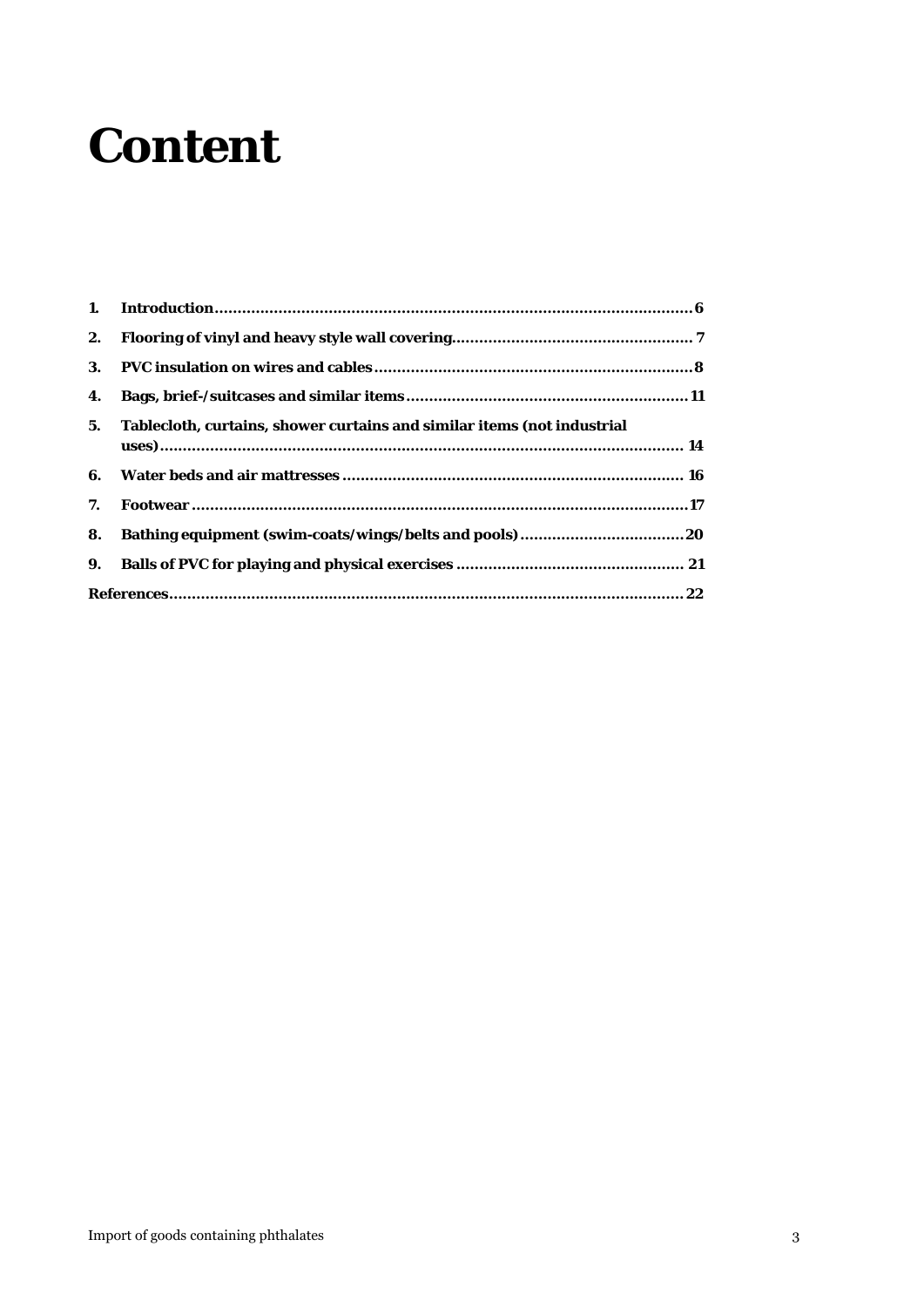

The current project has been prepared as an update and expansion of the statistical data for import and manufacturing of goods presented in Environmental Project No. 1362/2011 [Hansen et al 2011].

While Environmental Project No. 1362/2011 was only presenting statistical data for 2008, the current project is expanding the data to cover the period of 2007 -2011.

The project has been supervised by Lars Fock, The Danish Environmental Protection Agency.

The report has been prepared by Erik Hansen and Marlies Warming, COWI.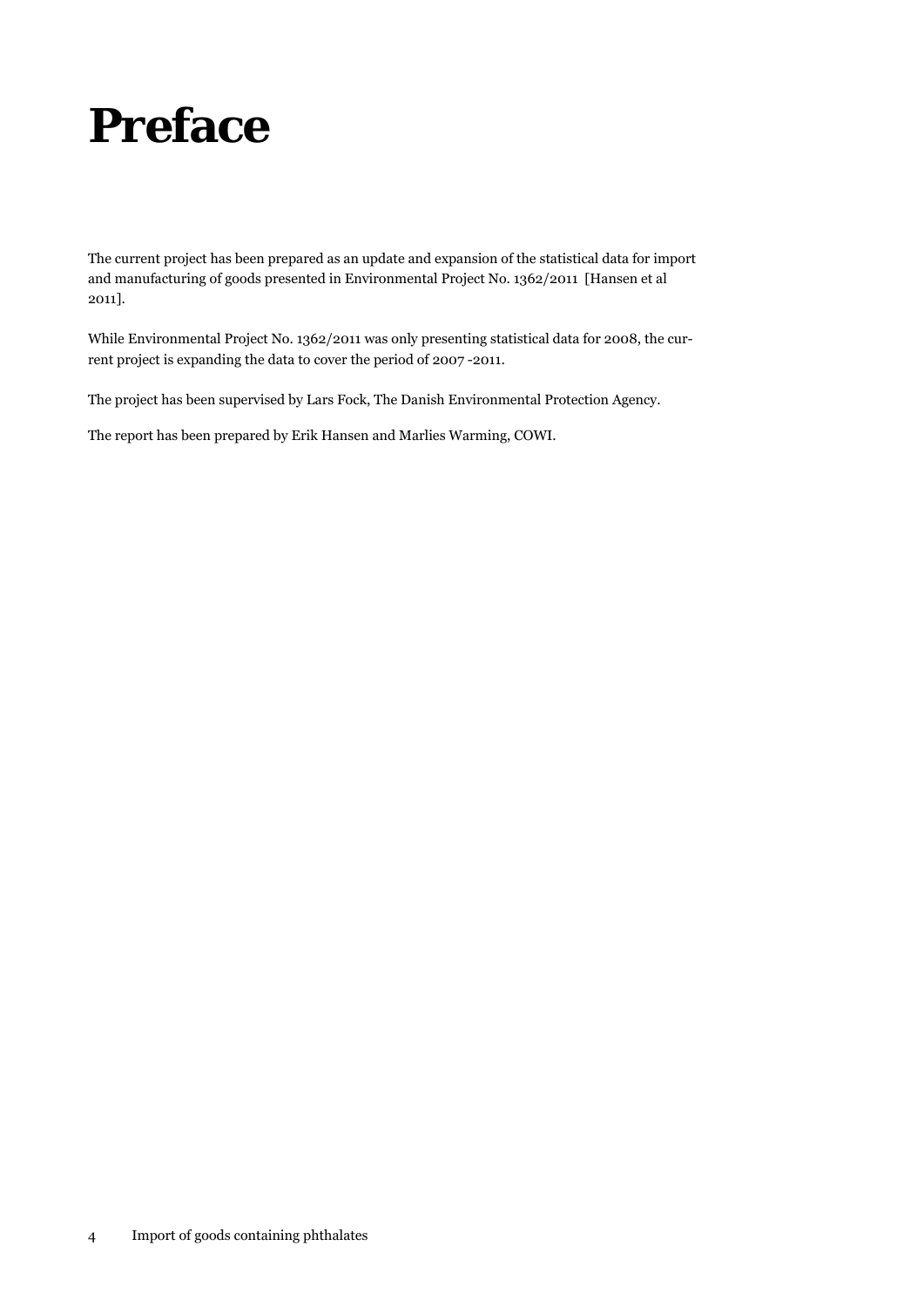# **Summary and conclusion**

Data has been extracted from Eurostats databases on external trade and manufacturing within EU27 for a number of goods assumed to be manufactured in whole or partly by PVC and to be plasticized using phthalates. The goods in question cover the following items:

Flooring of vinyl and heavy style wall covering PVC insulation on wires and cables Bags, brief-/suitcases and similar items Tablecloth, curtains, shower curtains and similar items (not industrial uses) Water beds and air mattresses Footwear Bathing equipment (swim-coats/wings/belts and pools) Balls of PVC for playing and physical exercises

The data extracted covers the quantity of goods imported to EU27 or manufactured within EU27 for each of the years 2007-2011. Furthermore, for each statistical position number the main exporting countries outside EU27 has been identified. The extracted information is presented in the tables 2.1, 3.1, 4.1, 5.1, 6.1, 7.1, 8.1 and 9.1 contained in the following chapters.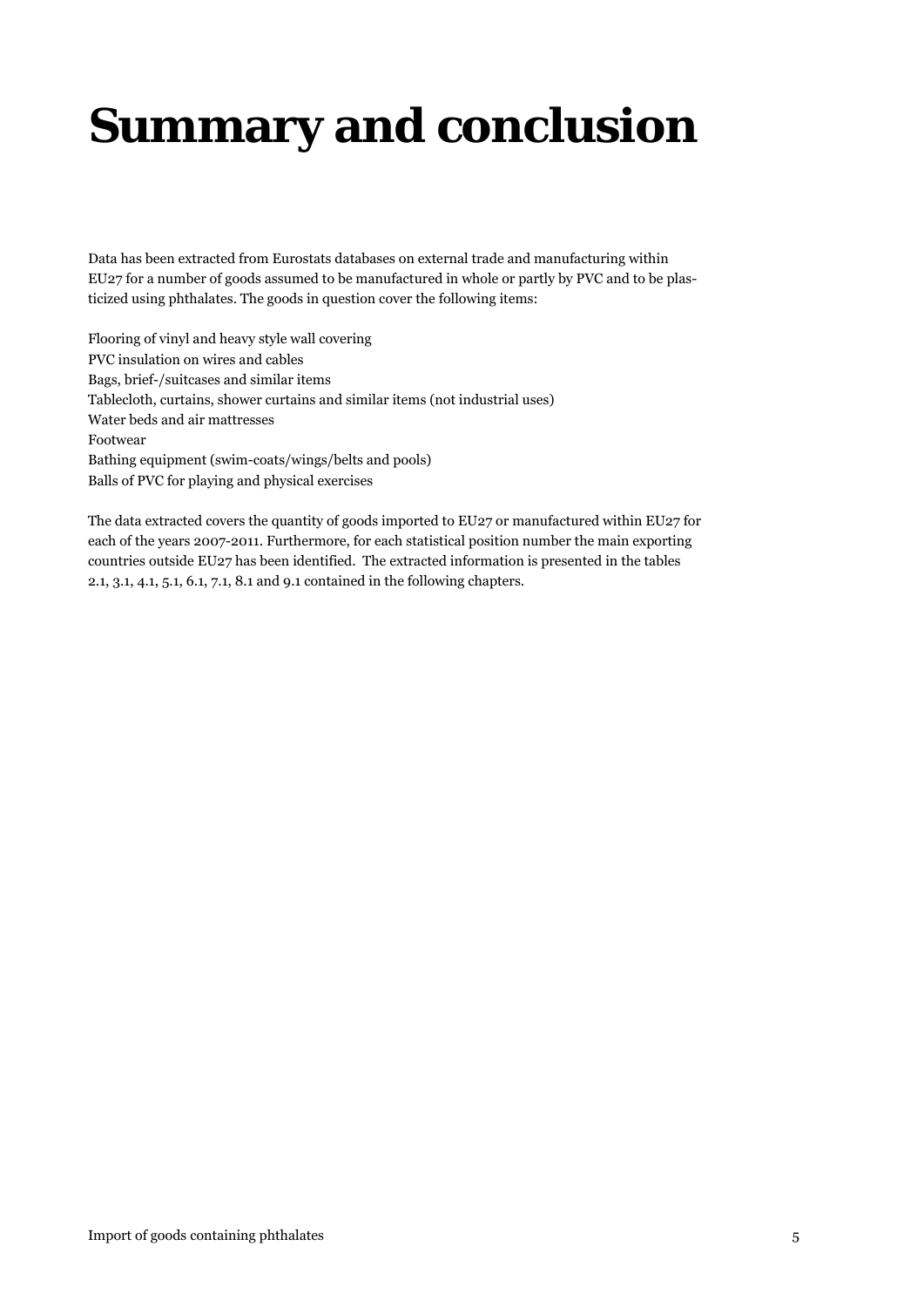# <span id="page-5-0"></span>**1. Introduction**

The data presented in the following chapters has been extracted from Eurostats databases on external trade (reference is made to [Eurostat 2012a]) and manufacturing within EU27 (reference is made to [Eurostat 2012b]).

It is noted that the data presented for 2008 in this report may deviate from data presented in Environmental Project No. 1362 [Hansen et al 2011], as the statistical information available in Eurostat whenever relevant will be updated and improved. Most deviations are small. To the extent deviations are larger; this has been stated in a note to the table in question.

Also based on Eurostats database on external trade for each position number the countries responsible for the largest export of goods to EU27 has been identified. Only countries responsible for 5% or more of the total quantity for each position number have been named.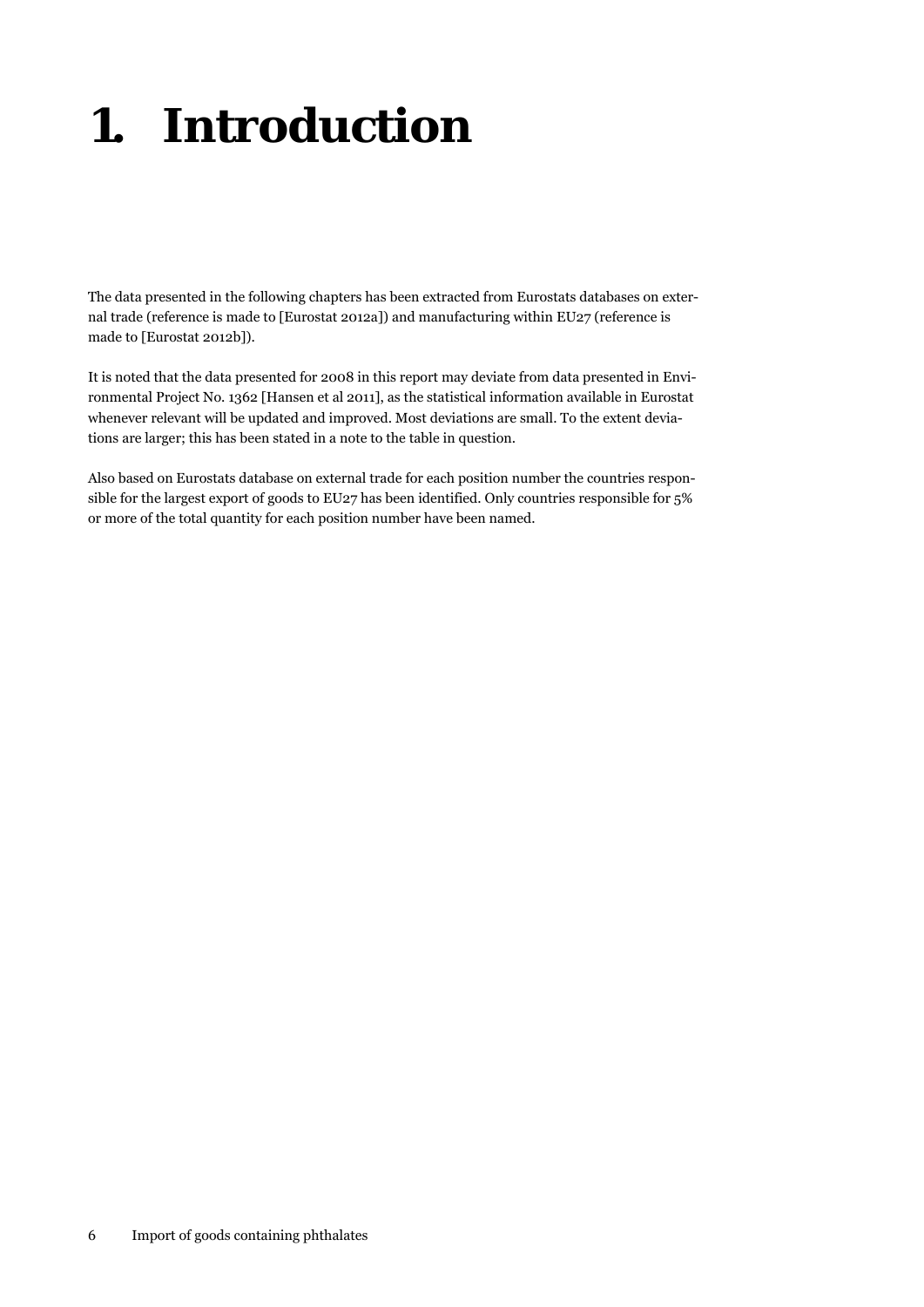# <span id="page-6-0"></span>**2. Flooring of vinyl and heavy style wall covering**

Statistical data on import and manufacturing of flooring of vinyl and heavy style wall covering is presented in table 2.1 below.

#### **TABLE 1**

IMPORT TO AND MANUFACTURING OF FLOORING OF VINYL AND HEAVY STYLE WALL COVERING IN EU27 \* 1

| <b>Position</b>               | 2007      | 2008          | 2009      | 2010      | 2011      | <b>Comments</b>                   | <b>Significant</b>                               |
|-------------------------------|-----------|---------------|-----------|-----------|-----------|-----------------------------------|--------------------------------------------------|
|                               | tonnes    | <b>Tonnes</b> | tonnes    | tonnes    | tonnes    |                                   | exporters<br>(2011)                              |
| Import to<br>EU27             |           |               |           |           |           |                                   |                                                  |
| 39181010                      | 50,634    | 52,024        | 57,079    | 80,096    | 104,589   | PVC with backing<br>(textile etc) | China (63%),<br>South Korea (15%)<br>Taiwan (9%) |
| 39181090                      | 48,690    | 59,688        | 60,000    | 73,241    | 87,838    | PVC only (no backing)             | China $(74%)$<br>South Korea (9%)                |
| Import -<br>total             | 99,324    | 111,712       | 117,079   | 153,337   | 192,427   |                                   |                                                  |
| Manufac-<br>turing in<br>EU27 |           |               |           |           |           |                                   |                                                  |
| 22231155*2                    | 704,739   | 671,327*3     | 633,760   | 614,328   | 658,909   | PVC with backing<br>(textile etc) |                                                  |
| 22231159*2                    | 459,107   | 457,129       | 388,789   | 390,695   | 470,390   | PVC only (no backing)             |                                                  |
| Manufac-<br>turing-<br>total  | 1,163,848 | 1,128,456     | 1,022,549 | 1,005,023 | 1,129,299 |                                   |                                                  |

### Notes:

\* 1 For import the position number stated is referring to Eurostats database on external trade (CN8) [Eurostat 2012a], while for manufacturing in EU 27 the position number is referring to Eurostats PRODCOM - database [Eurostat 2012b]. Identification of significant exporters to EU27 is also based on Eurostats database on external trade (CN8).<br>
\* 2 Estimate based on value of manufacturing an

Estimate based on value of manufacturing and value/tonnage of import.

\*3 Figure was calculated as 982,730 tonnes in Environmental Project No. 1362 [Hansen et al 2011] based on the data available in Eurostats databases on 22 feb. 2010.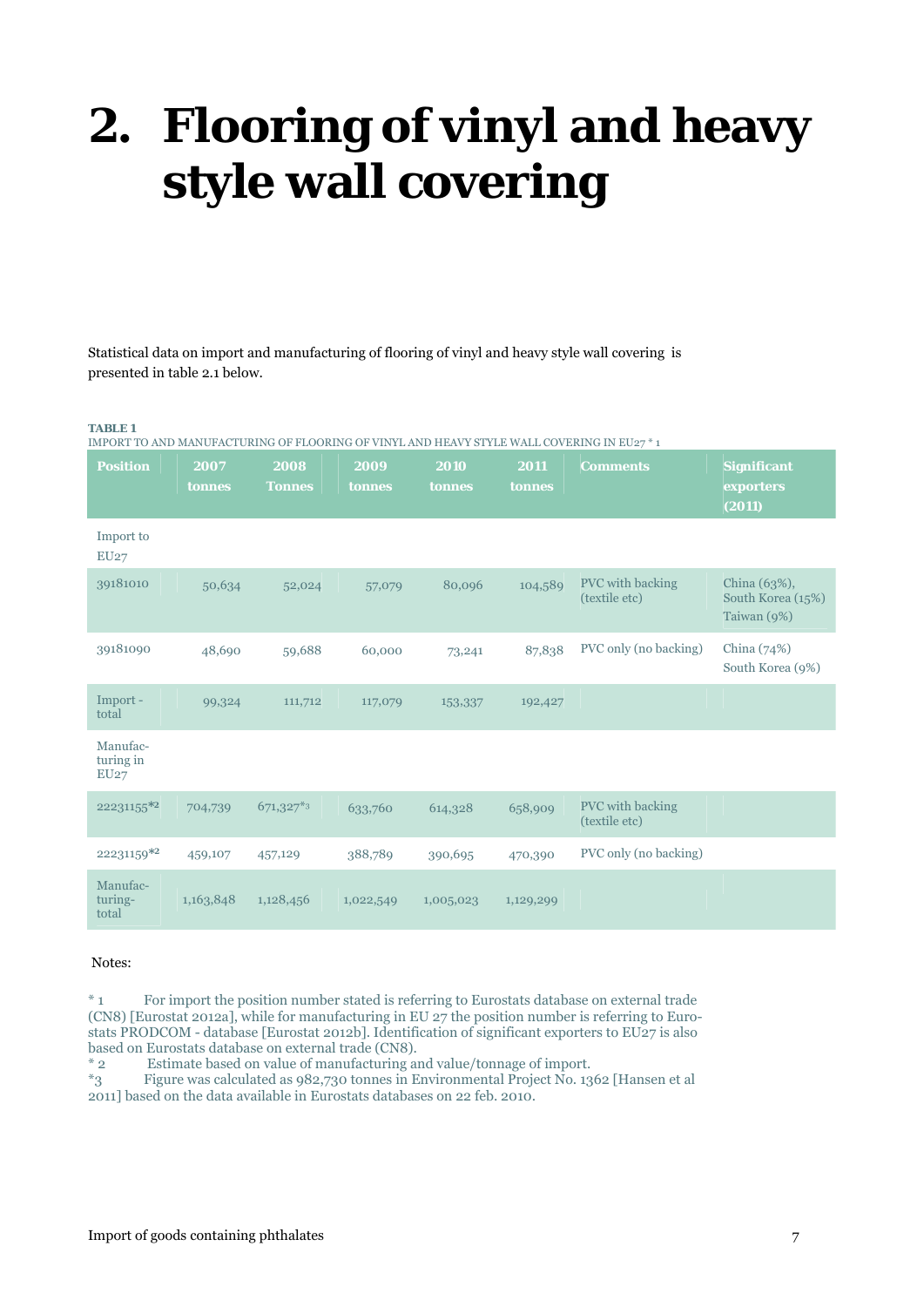### <span id="page-7-0"></span>**3. PVC insulation on wires and cables**

Statistical data on import and manufacturing of insulated wire and cable is presented in table 3.1 below.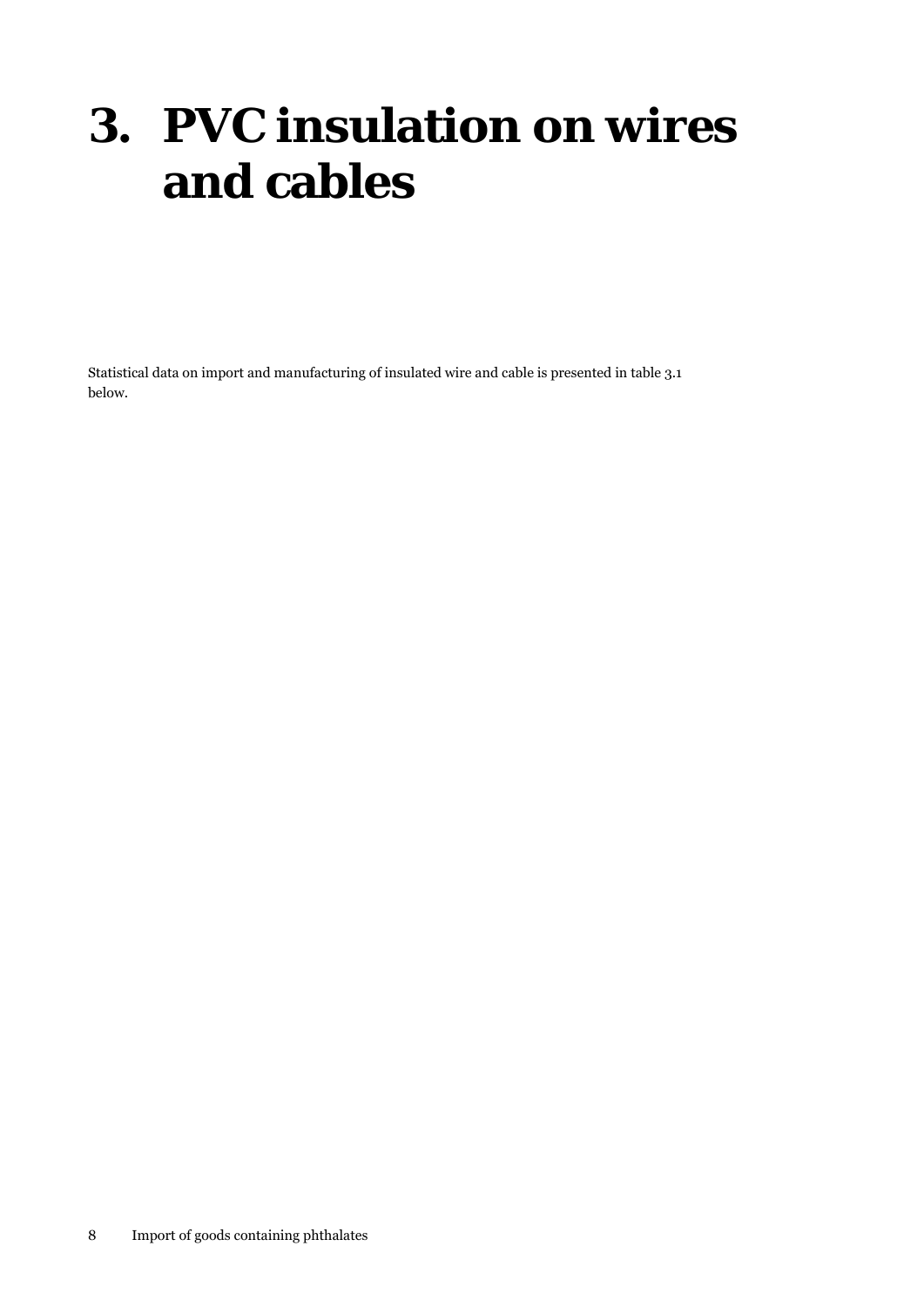#### **TABLE 2**

| <b>Position</b>               | 2007<br>tonnes | 2008<br>tonnes            | 2009<br>tonnes | 2010<br>tonnes | 2011<br>tonnes | <b>Comments</b>                                                        | <b>Significant</b><br>exporters<br>(2011)                                             |
|-------------------------------|----------------|---------------------------|----------------|----------------|----------------|------------------------------------------------------------------------|---------------------------------------------------------------------------------------|
| Import to<br>EU27             |                |                           |                |                |                |                                                                        |                                                                                       |
| 85442000                      | 91,020         | 91,915                    | 70,418         | 83,453         | 78,616         | Co-axial cables, insu-<br>lated                                        | China $(64%)$<br>Morocco (12%)<br>Turkey (8%)                                         |
| 85444210                      | 33,175         | 31,157                    | 24,902         | 27,127         | 25,859         | Electric conductors,<br>telecom., $\leq 1000 \text{ V}$ ,<br>insulated | China $(83%)$                                                                         |
| 85444290                      | 172,468        | 170,088                   | 142,670        | 174,381        | 170,856        | Electric conductors,<br>$\leq$ 1000 V, insulated,<br>with connectors   | China (66%)<br>Tunisia (8%)<br>Morocco $(5%)$<br>Ukraine (5%)                         |
| 85444920                      | 69,381         | 64,413                    | 49,284         | 60,472         | 58,792         | Conductors, Electric,<br>$\leq$ 80 V, insulated,<br>telecom.           | China (49%)<br><b>Turkey</b> (11%)<br>Tunisia (7%)<br>Taiwan (7%)<br>South Korea (7%) |
| 85444991                      |                |                           |                |                |                | No plastic                                                             |                                                                                       |
| 85444993                      | 37,202         | 34,095                    | 29,512         | 29,446         | 37,533         | Conductors, Electric,<br>$\leq$ 80 V, insulated,                       | Turkey $(31%)$<br>Morocco $(17%)$<br>Tunisia (14%)<br>China $(14%)$                   |
| 85444995                      | 97,078         | 108,464                   | 79,923         | 95,700         | 99,590         | Conductors, Electric,<br>$80 V \geq, \leq 1000 V,$<br>insulated,       | Turkey (43%)<br>Switzerland (19%)<br>China (13%)<br>Egypt (8%)                        |
| Import-<br>total              | 500,325        | 500,133                   | 396,708        | 470,579        | 471,246        |                                                                        |                                                                                       |
| Manufac-<br>turing in<br>EU27 |                |                           |                |                |                |                                                                        |                                                                                       |
| 27321200                      | 209,804        | 210,334*2                 | 175,190        | 190,483        | 168,118        | Co-axial cables, insu-<br>lated                                        |                                                                                       |
| 27321340                      | 2,014,937      | 1,295,606<br>$*_{2}$      | 1,500,000      | 1,000,000      | 1,019,510      | Electric conductors,<br>$\leq 1000$ V, insulated,<br>with connectors   |                                                                                       |
| 27321380                      | 1,550,000      | $2,181,578$ <sup>*2</sup> | 1,840,000      | 2,100,000      | 2,240,000      | Electric conductors,<br>≤1000 V, insulated,<br>not with connectors     |                                                                                       |
| Manufac-<br>turing-<br>total  | 3,774,741      | 3,687,518                 | 3,515,190      | 3,290,483      | 3,427,628      |                                                                        |                                                                                       |

IMPORT TO AND MANUFACTURING OF INSULATED WIRE AND CABLE IN EU27 \* 1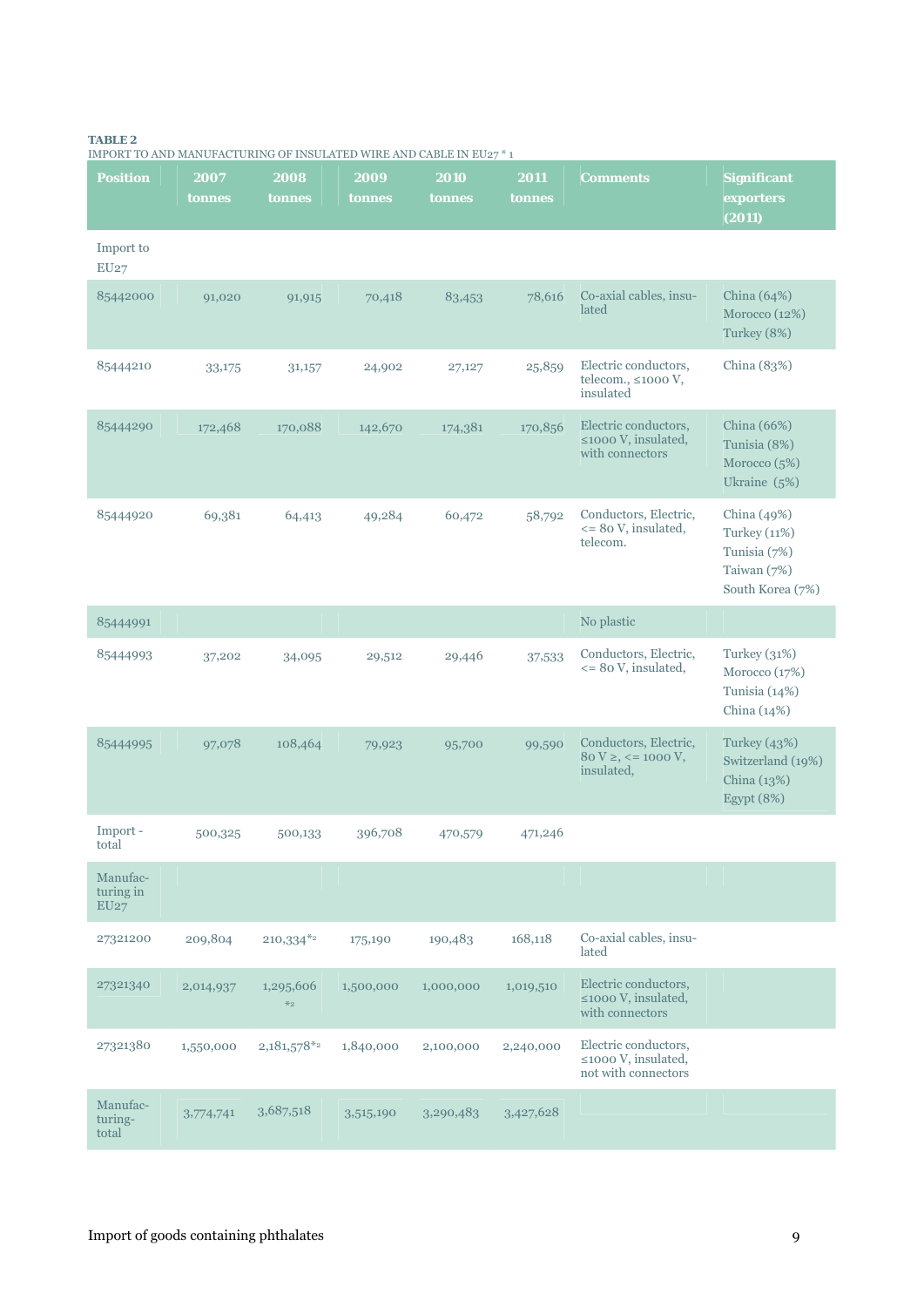### Notes:

\* 1 For import the position number stated is referring to Eurostats database on external trade (CN8) [Eurostat 2012a], while for manufacturing in EU 27 the position number is referring to Eurostats PRODCOM - database [Eurostat 2012b]. Identification of significant exporters to EU27 is also based on Eurostats database on external trade (CN8).

\* 2 Figures was reported as 192,298/1,110,644/1,630,409 tonnes in Environmental Project No. 1362 [Hansen et al 2011] based on the data available in Eurostats databases on 22 feb. 2010.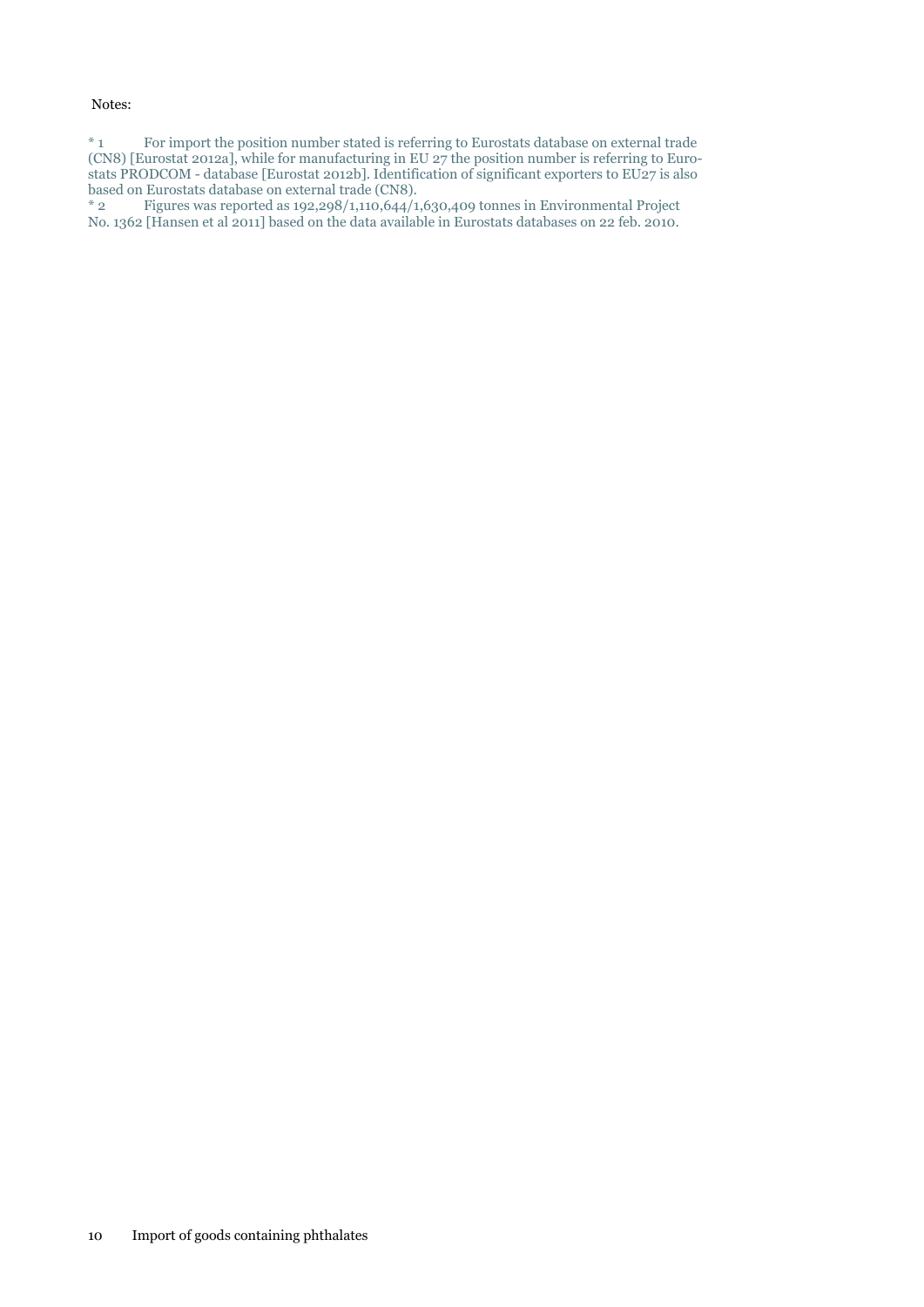## <span id="page-10-0"></span>**4. Bags, brief-/suitcases and similar items**

Statistical data on import and manufacturing of bags etc. is presented in table 4.1A and 4.1B below.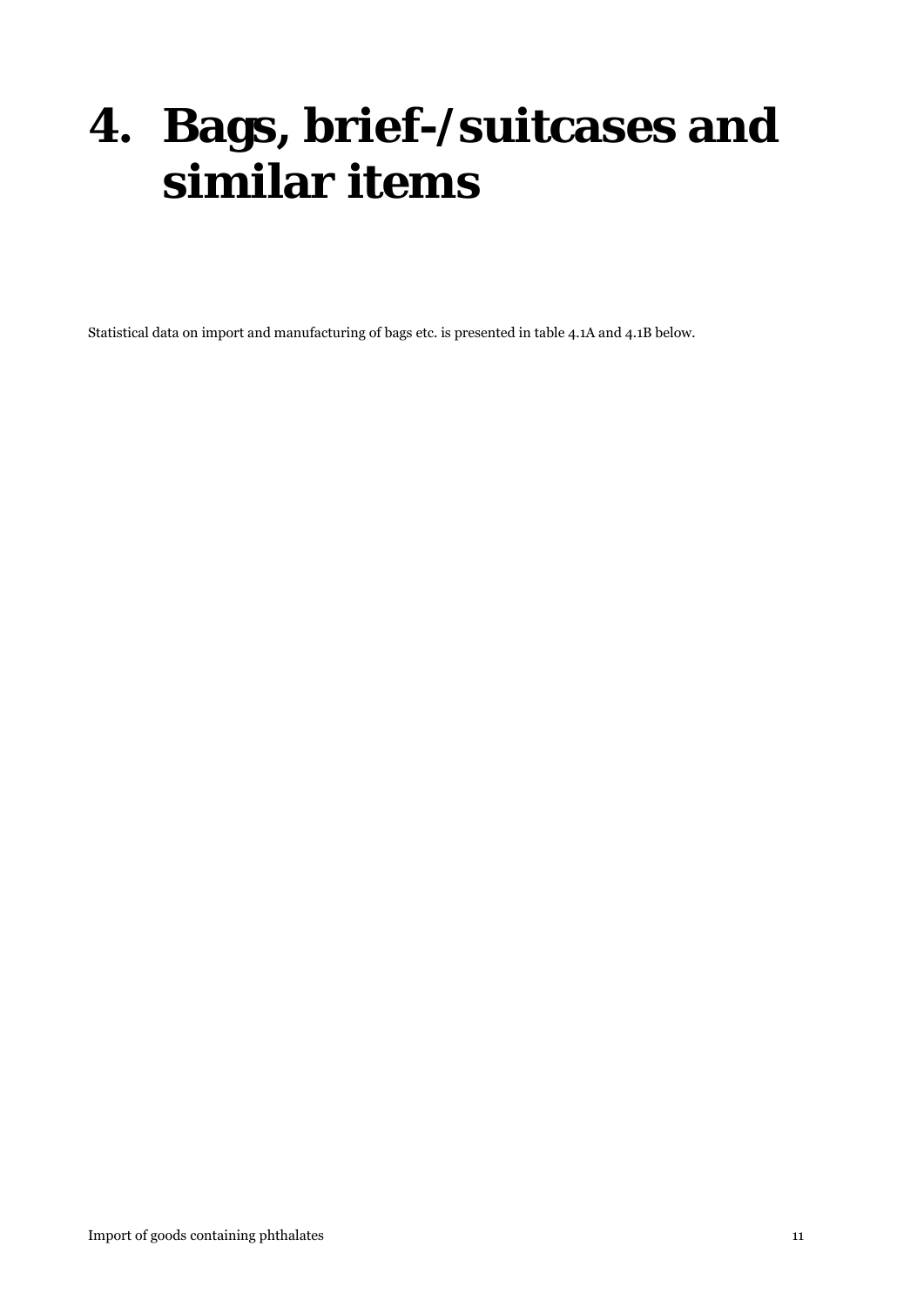#### **TABLE 4.1A**  IMPORT OF BAGS ETC. TO EU27 \* 1

| <b>Position</b>  | 2007<br>tonnes | 2008<br>tonnes | 2009<br>tonnes | 2010<br><b>Tonnes</b> | 2011<br>tonnes | <b>Comments</b>                                                                              | <b>Significant</b><br>exporters<br>(2011)         |
|------------------|----------------|----------------|----------------|-----------------------|----------------|----------------------------------------------------------------------------------------------|---------------------------------------------------|
| 39232910         | 20,419         | 18,825         | 15,980         | 14,247                | 15,189         | Sacks/bags of PVC                                                                            | China $(45%)$<br>Croatia $(23%)$                  |
| 42021110         | 6,028          | 5,270          | 3,647          | 3,775                 | 3,936          | Briefcases, school satchels<br>etc - outer surface of<br>leather or patent leather           | China (78%)<br>India $(9%)$                       |
| 42021211         | 7,614          | 6,918          | 5,019          | 5,479                 | 4,816          | Briefcases, school satchels<br>etc - outer surface of<br>plastic sheeting                    | China $(90\%)$                                    |
| 42021250         | 32,002         | 32,479         | 28,312         | 35,921                | 43,470         | Trunks, suitcases, brief-<br>cases, school satchels -<br>outré surface of moulded<br>plastic | China (89%)                                       |
| 42021291         | 43,960         | 38,726         | 31,061         | 35,206                | 34,190         | Briefcases, school satchels<br>etc - outer surface of<br>plastic or textile fibres           | China $(94%)$                                     |
| 42021990         | 18,680         | 22,215         | 12,862         | 14,074                | 16,477         | Briefcases, school satchels<br>etc - other cases?                                            | China $(92%)$                                     |
| 42022210         | 96,266         | 111,733        | 109,873        | 111,279               | 107,213        | Handbags - outer surface<br>of plastic sheeting                                              | China $(97%)$                                     |
| 42022290         | 95,002         | 81,438         | 65,701         | 68,100                | 59,979         | Handbags- outer surface<br>of textile materials                                              | China (88%)                                       |
| 42022900         | 8,740          | 7,924          | 7,282          | 7,178                 | 7,090          | Handbags- outer surface<br>of or mainly of vulcanised<br>fibres, paperboard or<br>paper      | China (89%)                                       |
| 42029211         | 16,271         | 16,315         | 12,581         | 14,912                | 15,217         | Bags (travelling, toilet,<br>sports), rucksacks - outer<br>surface of plastic                | China $(91%)$<br>Vietnam $(5%)$                   |
| 42029215         | 1,642          | 1,846          | 1,730          | 2,283                 | 2,851          | Musical instrument cases -<br>outer surface of plastic                                       | China $(79%)$<br>India (12%)                      |
| 42029219         | 50,074         | 55,054         | 52,237         | 63,129                | 66,994         | Bags (travelling, toilet,<br>sports), rucksacks - outer<br>surface of textile                | China $(71%)$<br>Vietnam<br>(24%)                 |
| 42029291         | 153,715        | 146,860        | 121,540        | 126,073               | 126,396        | Bags (travelling, toilet,<br>sports), rucksacks - outer<br>surface of textile                | China (87%)<br>Vietnam (9%)                       |
| 42029298         | 108,540        | 118,556        | 101,205        | 108,316               | 105,547        | Bags (food, shopping,<br>cameras etc.) - outer<br>surface of textile                         | China $(82%)$<br>Vietnam $(7%)$<br>India $(6%)$   |
| 42029900         | 28,007         | 30,327         | 22,150         | 26,873                | 29,290         | Bags etc. -outer surface of<br>vulcanised fibres or pa-<br>perboard                          | China $(73%)$<br>Switzerld (6%)<br>Vietnam $(7%)$ |
| Import-<br>total | 686,961        | 694,484        | 591,178        | 636,844               | 638,656        |                                                                                              |                                                   |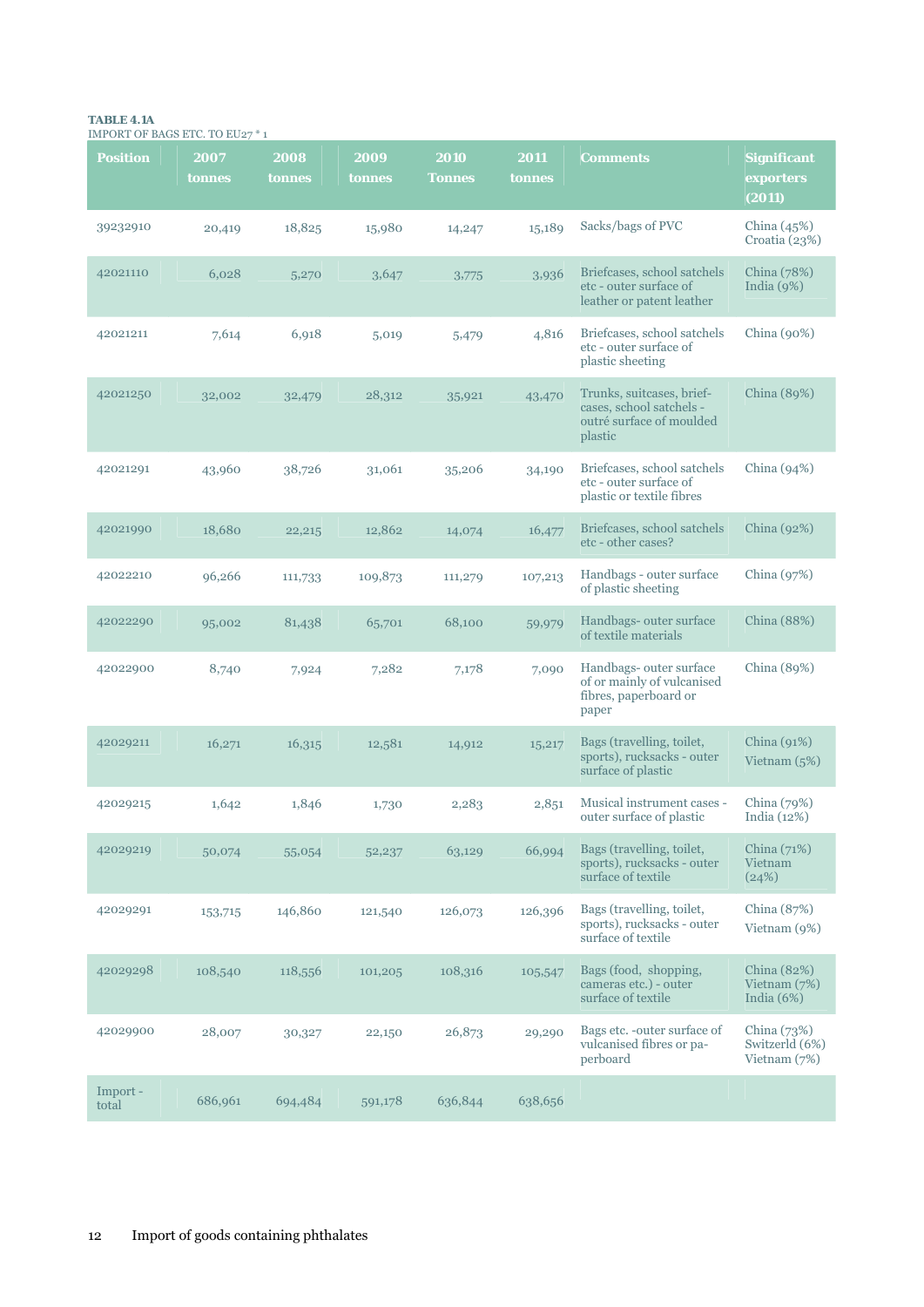### Notes:

\* 1 The position number stated is referring to Eurostats database on external trade (CN8) [Eurostat 2012a]. Identification of significant exporters to EU27 is also based on Eurostats database on external trade (CN8).

| <b>TABLE 4.1B</b><br>MANUFACTURING OF BAGS ETC. IN EU27 * 1 |                      |                |                |                         |                           |                                                                                        |
|-------------------------------------------------------------|----------------------|----------------|----------------|-------------------------|---------------------------|----------------------------------------------------------------------------------------|
| <b>Position</b>                                             | 2007<br>tonnes       | 2008<br>tonnes | 2009<br>tonnes | 2010<br><b>Tonnes</b>   | 2011<br>tonnes            | <b>Comments</b>                                                                        |
| Manufac-<br>turing in<br>EU27                               |                      |                |                |                         |                           |                                                                                        |
| 22221200                                                    | 135,693              | $550,695$ *3   | 440,926        | 505,817                 | 491,189                   | Plastic sacks and bags (not PE)                                                        |
| 15121210                                                    |                      |                |                |                         |                           | Trunks, Briefcases, school satchels etc - of<br>leather, composition or patent leather |
| 15121220                                                    |                      |                |                |                         |                           | Handbags - all materials                                                               |
| 15121250                                                    |                      |                |                |                         |                           | Cases and containers                                                                   |
| Manufac-<br>turing-<br>total                                | 1,029,333<br>$*_{2}$ | $951,552**2$   | $732,605^{*2}$ | $795,521$ <sup>*2</sup> | $1,014,601$ <sup>*2</sup> |                                                                                        |

Notes:

\* 1 For manufacturing in EU 27 the position number is referring to Eurostats PRODCOM database [Eurostat 2012b].

\* 2 Estimate based on value of manufacturing and value/tonnage of import. The calculation is based on all position numbers stated in table 4.1A and B.

\* 3 Figure was reported as 497,772 tonnes in Environmental Project No. 1362 [Hansen et al 2011] based on the data available in Eurostats databases on 22 feb. 2010.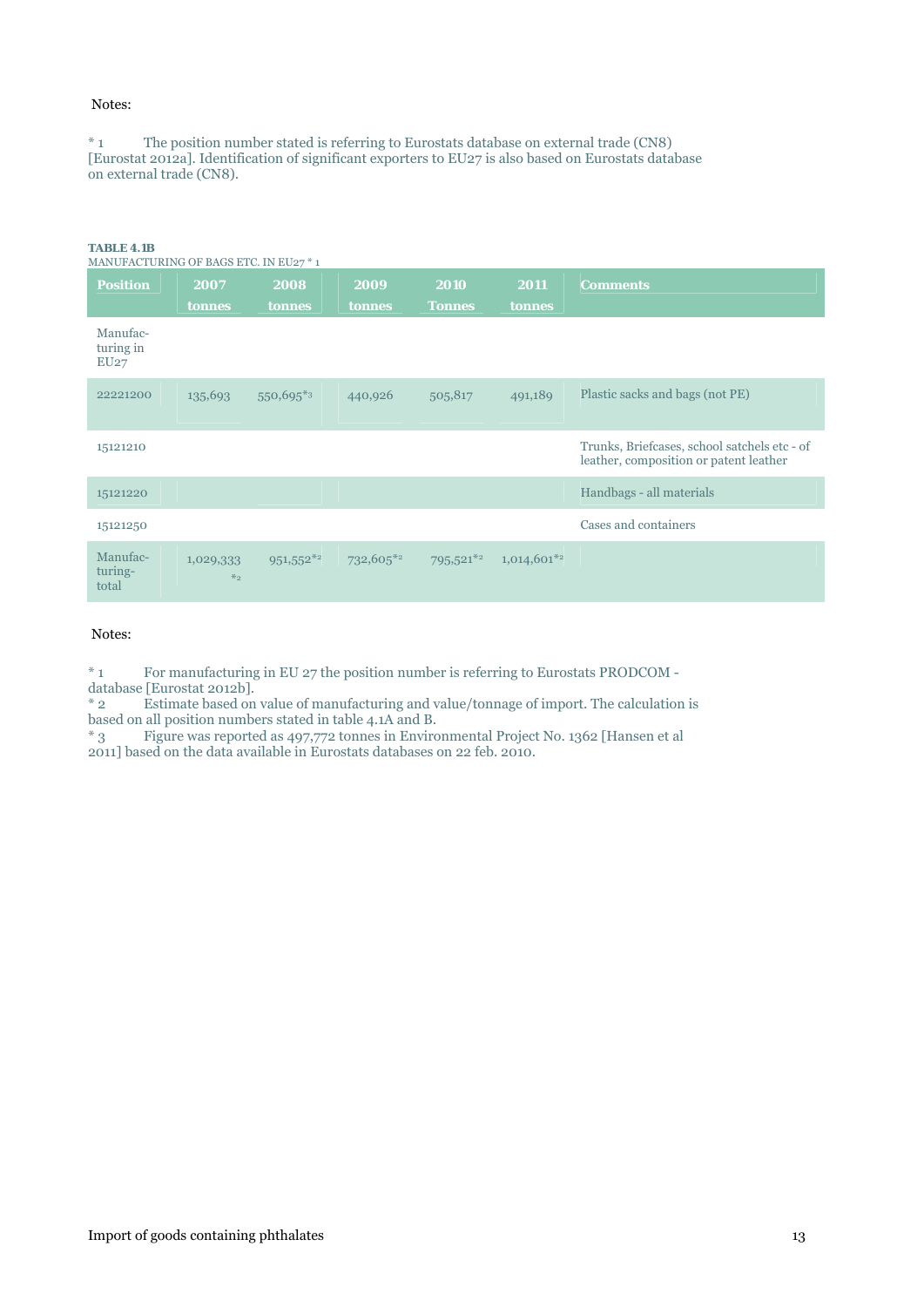# <span id="page-13-0"></span>**5. Tablecloth, curtains, shower curtains and similar items (not industrial uses)**

Statistical data on import and manufacturing of tablecloth, curtains, shower curtains etc. is presented in table 5.1 below.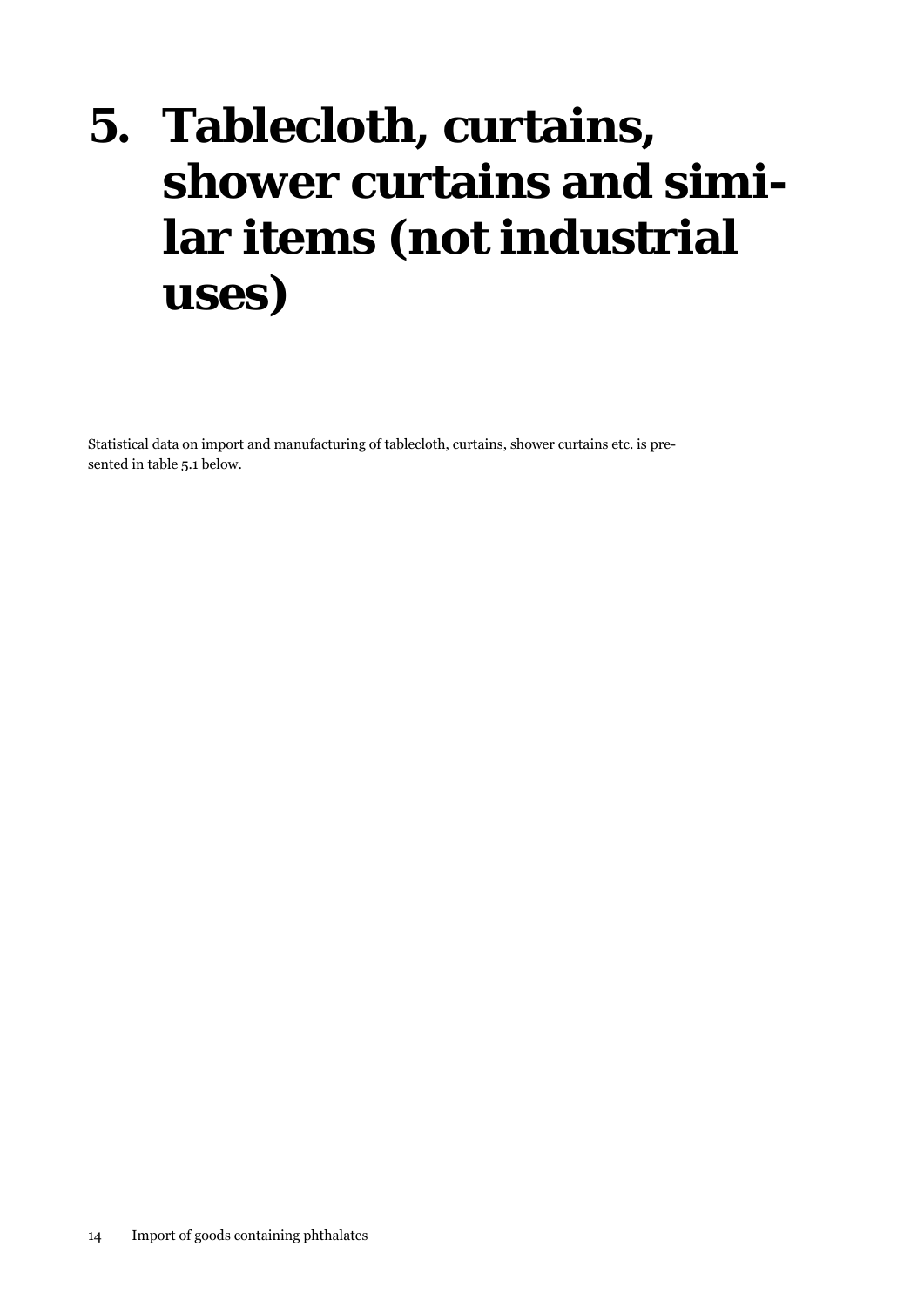#### **TABLE 5.1**

IMPORT TO AND MANUFACTURING OF TABLECLOTH, CURTAINS, SHOWER CURTAINS ETC. IN EU27 \* 1

| <b>Position</b>               | 2007<br>tonnes | 2008<br>tonnes            | 2009<br>tonnes | 2010<br>tonnes | 2011<br><b>Tonnes</b> | <b>Comments</b>                                                                                                         | <b>Significant</b><br>exporters                                                     |
|-------------------------------|----------------|---------------------------|----------------|----------------|-----------------------|-------------------------------------------------------------------------------------------------------------------------|-------------------------------------------------------------------------------------|
| Import to<br>EU27             |                |                           |                |                |                       |                                                                                                                         |                                                                                     |
| 39204310                      | 24,699         | 23,939                    | 18,375         | 21,563         | 21,194                | Plates, sheets, film,<br>foil and strip, of PVC,<br>containing $\geq 6\%$ of<br>plasticiser, thickness<br>$\leq$ = 1 mm | Switzerld (26%)<br>China (20%)<br>Japan(11%)<br><b>Turkey</b> (10%)<br>Taiwan (10%) |
| 39211200                      | 32,462         | 32,203                    | 29,893         | 34,390         | 34,006                | Plates, sheets, film,<br>foil and strip, of cellu-<br>lar PVC,                                                          | Switzerld (30%)<br>China $(21%)$<br>India $(17%)$<br>Israel $(9\%)$                 |
| 59031010                      | 5,084          | 5,941                     | 4,595          | 5,545          | 6,867                 | Textile fabrics im-<br>pregnated with PVC                                                                               | Turkey (50%)<br>China $(27%)$<br>Switzerld (14%)                                    |
| 59031090                      | 17,598         | 22,250                    | 20,653         | 23,923         | 24,791                | Textile fabrics cov-<br>ered, coated or lami-<br>nated with PVC                                                         | China $(63%)$<br>Turkey $(12%)$<br>Switzerld (7%)<br>Taiwan $(7%)$                  |
| Import-<br>total              | 79,844         | 84,334                    | 73,516         | 85,421         | 86,859                |                                                                                                                         |                                                                                     |
| Manufac-<br>turing in<br>EU27 |                |                           |                |                |                       |                                                                                                                         |                                                                                     |
| 13961400<br>$*_{2}$           | 1,265,187      | $1,174,579$ <sup>*4</sup> | 952,536        | 1,088,294      | 1,074,629             | Textile fabrics, im-<br>pregnated, coated, or<br>covered n.e.c.                                                         |                                                                                     |
| 22213035                      | 415,361        | 392,053                   | 349,874        | 388,782        | 375,695               | Plates, sheets, film,<br>foil and strip, of PVC,<br>containing $\geq 6\%$ of<br>plasticiser, thickness $\leq$<br>1mm    |                                                                                     |
| 22214130                      | 179,314        | $145,420*3$               | 114,455        | 124,116        | 146,529               | Cellular plates, sheets,<br>film, foil and strip of<br><b>PVC</b>                                                       |                                                                                     |
| Manufac-<br>turing-<br>total  | 1,859,862      | 1,712,052                 | 1,416,865      | 1,601,192      | 1,596,853             |                                                                                                                         |                                                                                     |

#### Notes:

\* 1 For import the position number stated is referring to Eurostats database on external trade (CN8) [Eurostat 2012a], while for manufacturing in EU 27 the position number is referring to Eurostats PRODCOM - database [Eurostat 2012b]. Identification of significant exporters to EU27 is also based on Eurostats database on external trade (CN8).<br>
\* 2 Estimate based on value of manufacturing an

\* 2 Estimate based on value of manufacturing and value/tonnage of import.<br>\* 3 Figure was reported as 170,864 in Environmental Project No. 1362 based Figure was reported as 170,864 in Environmental Project No. 1362 based on the data available in Eurostats databases on 22 feb. 2010.<br> $*_{4}$  Figures was reported as 938,255 tonnes i

\*4 Figures was reported as 938,255 tonnes in Environmental Project No. 1362 [Hansen et al 2011] based on the data available in Eurostats databases on 22 feb. 2010. 170,864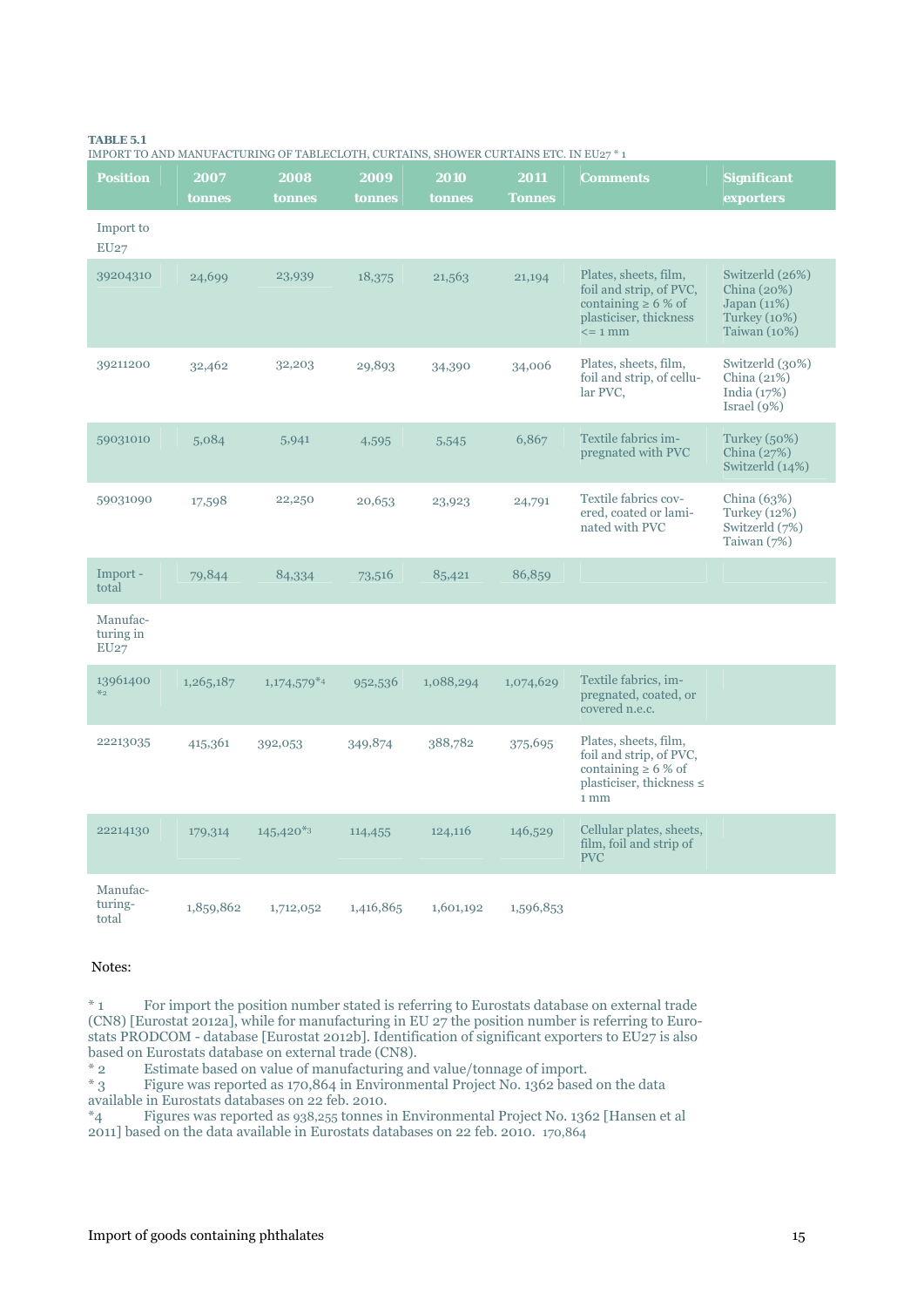### <span id="page-15-0"></span>**6. Water beds and air mattresses**

Statistical data on import and manufacturing of water beds and air mattresses is presented in table 6.1 below.

#### **TABLE 6.1**

IMPORT TO AND MANUFACTURING OF WATER BEDS AND AIR MATTRESSES IN EU27 \* 1

| <b>Position</b>               | 2007<br>tonnes | 2008<br>tonnes | 2009<br>tonnes | 2010<br>tonnes | 2011<br>tonnes | <b>Comments</b>                                                                                | <b>Significant</b><br>exporters<br>(2011) |
|-------------------------------|----------------|----------------|----------------|----------------|----------------|------------------------------------------------------------------------------------------------|-------------------------------------------|
| Import to<br>EU27             |                |                |                |                |                |                                                                                                |                                           |
| 63064000                      | 9,315          | 10,516         | 8,827          | 11,761         | 8,413          | <b>Pneumatic mattresses</b><br>of textile material                                             | China (98%)                               |
| Import -<br>total             | 9,315          | 10,516         | 8,827          | 11,761         | 8,413          |                                                                                                |                                           |
| Manufac-<br>turing in<br>EU27 |                |                |                |                |                |                                                                                                |                                           |
| 13922270                      | 5,456          | $8,246*2$      | 13,203         | 17,393         | 12,972         | <b>Pneumatic mattresses</b><br>and other camping<br>goods (excl. tents,<br>sleeping bags etc.) |                                           |
| Manufac-<br>turing-<br>total  | 5,456          | 8,246          | 13,203         | 17,393         | 12,972         |                                                                                                |                                           |

### Notes:

\* 1 For import the position number stated is referring to Eurostats database on external trade (CN8) [Eurostat 2012a], while for manufacturing in EU 27 the position number is referring to Eurostats PRODCOM - database [Eurostat 2012b]. Identification of significant exporters to EU27 is also based on Eurostats database on external trade (CN8).

\* 2 Figure was reported as 1,167 tonnes in Environmental Project No. 1362 [Hansen et al 2011] based on the data available in Eurostats databases on 22 feb. 2010.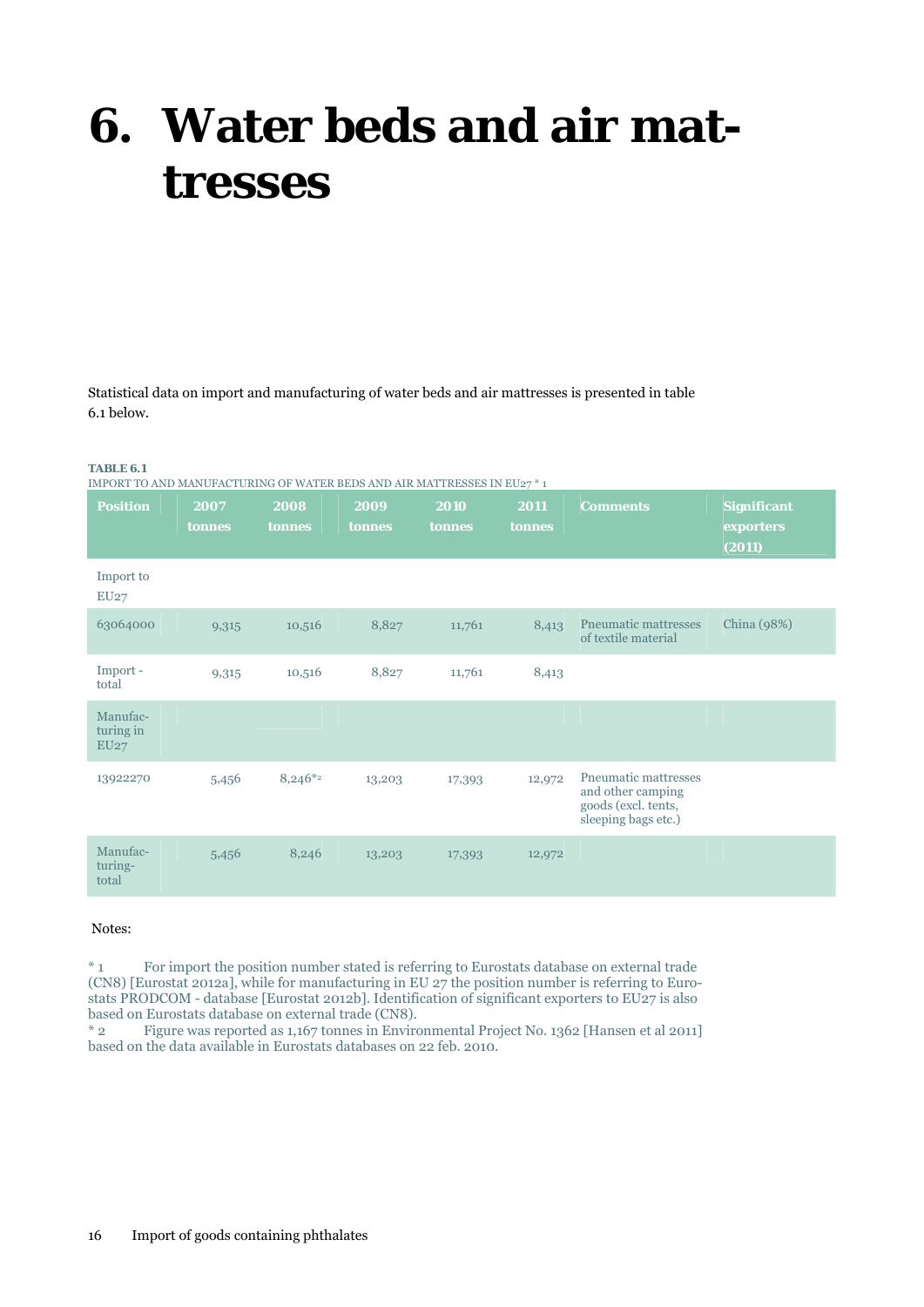### <span id="page-16-0"></span>**7. Footwear**

Statistical data on import to and manufacturing of sandals, slippers in EU27 is presented in table 7.1 below. It is noted that separate statistics on thermo boots are not available as thermo boots statistically are registered together with rubber boots, and to the best of knowledge are of minor importance compared to rubber boots. For these reasons, no statistics on thermo boots are presented, neither on EU manufacturing nor on import to EU.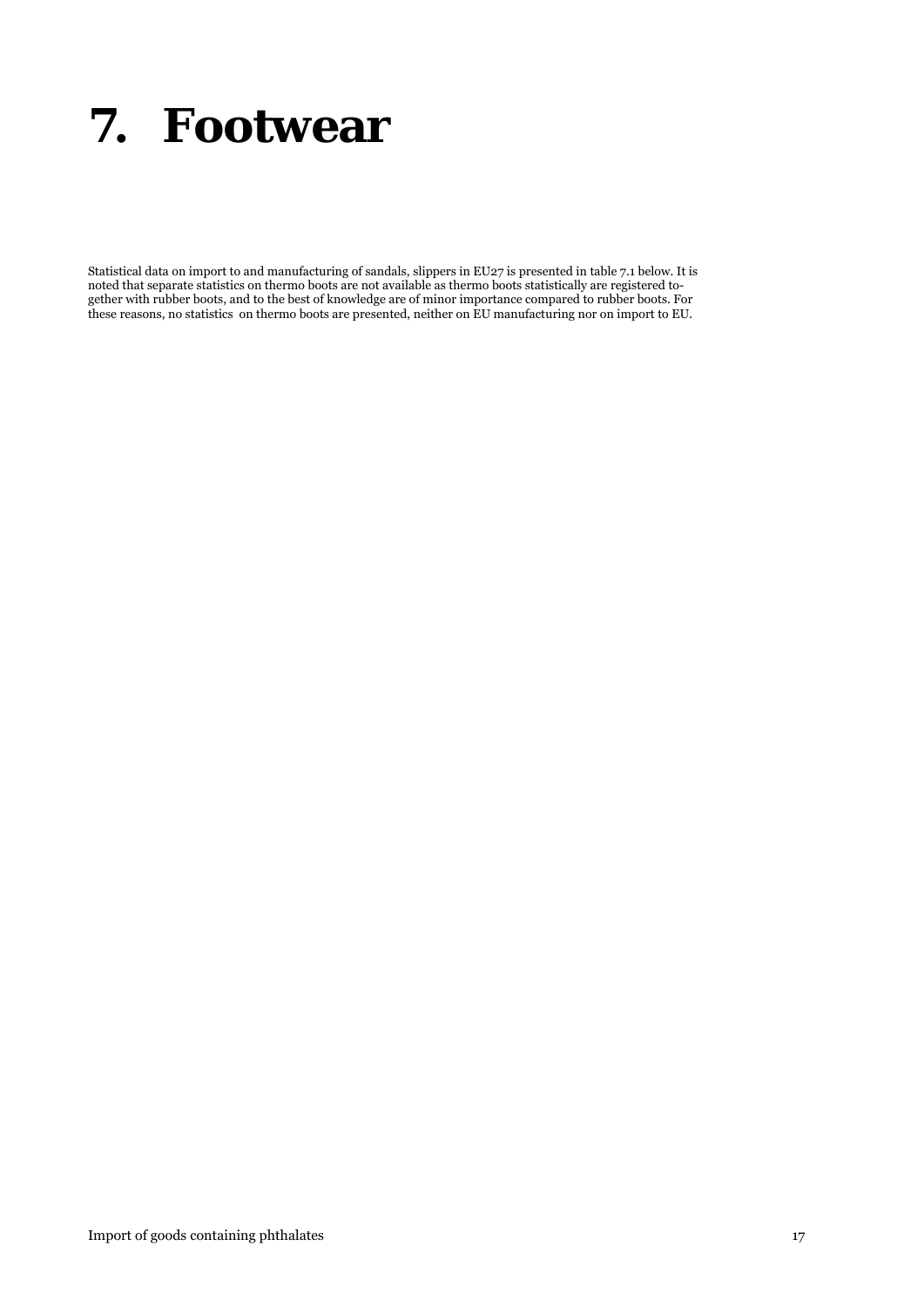### **TABLE 7.1**

IMPORT TO AND MANUFACTURING OF SANDALS, SLIPPERS IN EU27 \* 1. STATISTICS ON THERMO BOOTS ARE NOT AVAILABLE FOR EU\*3.

| <b>Position</b>                    | 2007<br>tonnes | 2008<br>tonnes | 2009<br>tonnes | 2010<br>tonnes | 2011<br>tonnes | <b>Comments</b>                                                                                                       | <b>Significant</b><br>exporters<br>(2011) |
|------------------------------------|----------------|----------------|----------------|----------------|----------------|-----------------------------------------------------------------------------------------------------------------------|-------------------------------------------|
| Import to<br>EU27                  |                |                |                |                |                |                                                                                                                       |                                           |
| 64019900                           | 2,643          | 3,761          | 3,319          | 4,163          | 4,296          | Waterproof footwear,<br>ankle free, soles and<br>uppers of rubber or<br>plastic                                       | China $(64%)$<br>Bosnia (24%)             |
| 64022000                           | 29,693         | 25,321         | 23,484         | 31,456         | 30,508         | Footwear with straps<br>or thongs, soles and<br>uppers of rubber or<br>plastic                                        | China (85%)<br>Brazil (8%)                |
| 64029931                           | 18,519         | 17,098         | 19,144         | 20,875         | 21,980         | Footwear with a vamp<br>made of straps or the<br>like, uppers of plastic,<br>max. sole and heel<br>height $> 3$ cm    | China (86%)<br>Vietnam $(7%)$             |
| 64029939                           | 73,251         | 69,139         | 59,309         | 77,335         | 80,502         | Footwear with a vamp<br>made of straps or the<br>like, uppers of plastic,<br>max. sole and heel<br>height $\leq$ 3 cm | China (86%)<br>Vietnam (6%)               |
| Import -<br>total                  | 124,106        | 115,318        | 105,255        | 133,827        | 137,285        |                                                                                                                       |                                           |
| Manufac-<br>turing in<br>EU27      |                |                |                |                |                |                                                                                                                       |                                           |
| 15201100                           |                |                |                |                |                | Waterproof footwear,<br>ankle free, soles and<br>uppers of rubber or<br>plastic                                       |                                           |
| 15201210                           |                |                |                |                |                | Sandals with soles and<br>uppers of rubber or<br>plastic (incl. thong<br>type sandals, flip<br>flops)                 |                                           |
| 15201231                           |                |                |                |                |                | Town footwear with<br>rubber or plastic<br>uppers                                                                     |                                           |
| Manufac-<br>turing-<br>total $*^2$ | 99,439         | 70,971*3       | 67,431         | 81,026         | 87,209         |                                                                                                                       |                                           |

### Notes:

\* 1 For import the position number stated is referring to Eurostats database on external trade (CN8) [Eurostat 2012a], while for manufacturing in EU 27 the position number is referring to Eurostats PRODCOM - database [Eurostat 2012b]. Identification of significant exporters to EU27 is also based on Eurostats database on external trade (CN8).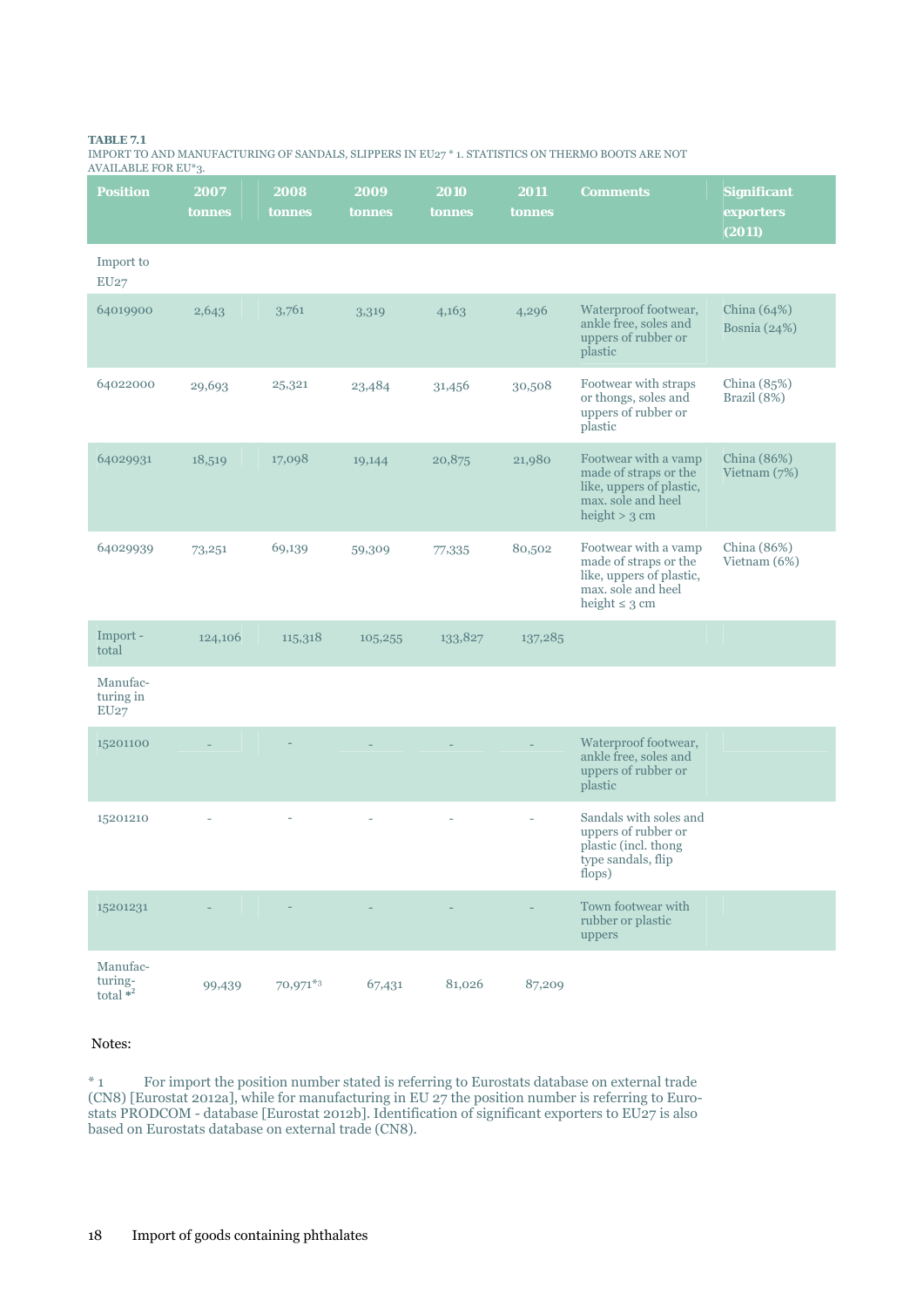\* 2 Estimate based on value of manufacturing and value/tonnage of import.

\*3 Figures was reported as 92,146 tonnes in Environmental Project No. 1362 [Hansen et al

2011] based on the data available in Eurostats databases on 22 feb. 2010.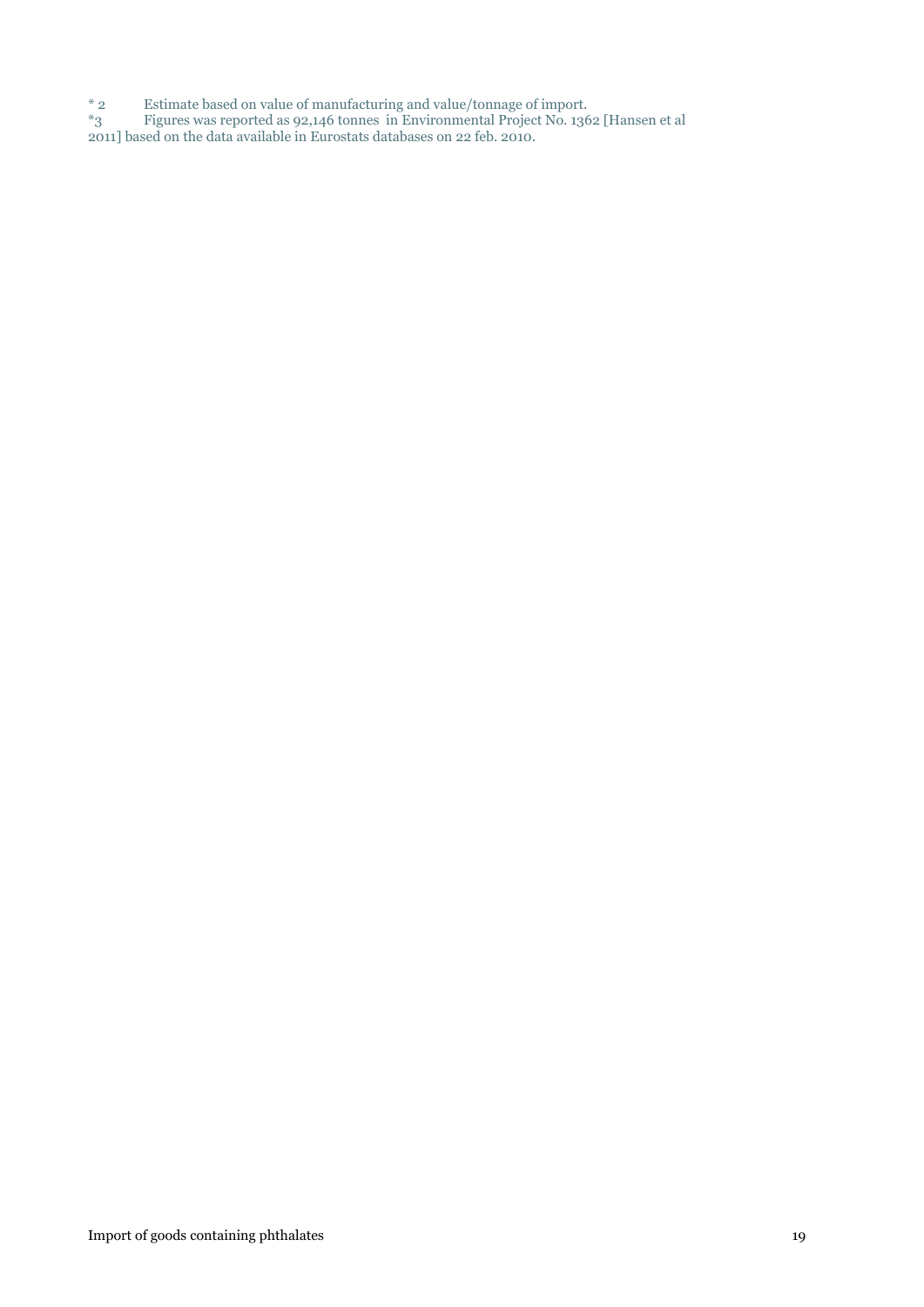# <span id="page-19-0"></span>**8. Bathing equipment (swimcoats/wings/belts and pools)**

Statistical data on import to and manufacturing of bathing equipment etc. is presented in table 8.1 below.

#### **TABLE 8.1**

| <b>Position</b>               | 2007    | 2008    | 2009    | 2010    | 2011    | <b>Comments</b>                                                                       | <b>Significant</b> |
|-------------------------------|---------|---------|---------|---------|---------|---------------------------------------------------------------------------------------|--------------------|
|                               | tonnes  | tonnes  | tonnes  | tonnes  | tonnes  |                                                                                       | exporters          |
| Import to<br>EU27             |         |         |         |         |         |                                                                                       |                    |
| 95069990                      | 218,153 | 203,460 | 153,134 | 183,356 | 202,512 | Articles/equipment for<br>sport and open-air<br>games, swimming and<br>paddling pools | China $(87%)$      |
| Import -<br>total             | 218,153 | 203,460 | 153,134 | 183,356 | 202,512 |                                                                                       |                    |
| Manufac-<br>turing in<br>EU27 |         |         |         |         |         |                                                                                       |                    |
| 32301590<br>$*_{2}$           | 453,848 | 411,171 | 333,090 | 362,348 | 387,803 | Articles/equipment for<br>sport and open-air<br>games.                                |                    |
| Manufac-<br>turing-<br>total  | 453,848 | 411,171 | 333,090 | 362,348 | 387,803 |                                                                                       |                    |

#### Notes:

\* 1 For import the position number stated is referring to Eurostats database on external trade (CN8) [Eurostat 2012a], while for manufacturing in EU 27 the position number is referring to Eurostats PRODCOM - database [Eurostat 2012b]. Identification of significant exporters to EU27 is also based on Eurostats database on external trade (CN8).<br>
\* 2 Estimate based on value of manufacturing a

Estimate based on value of manufacturing and value/tonnage of import.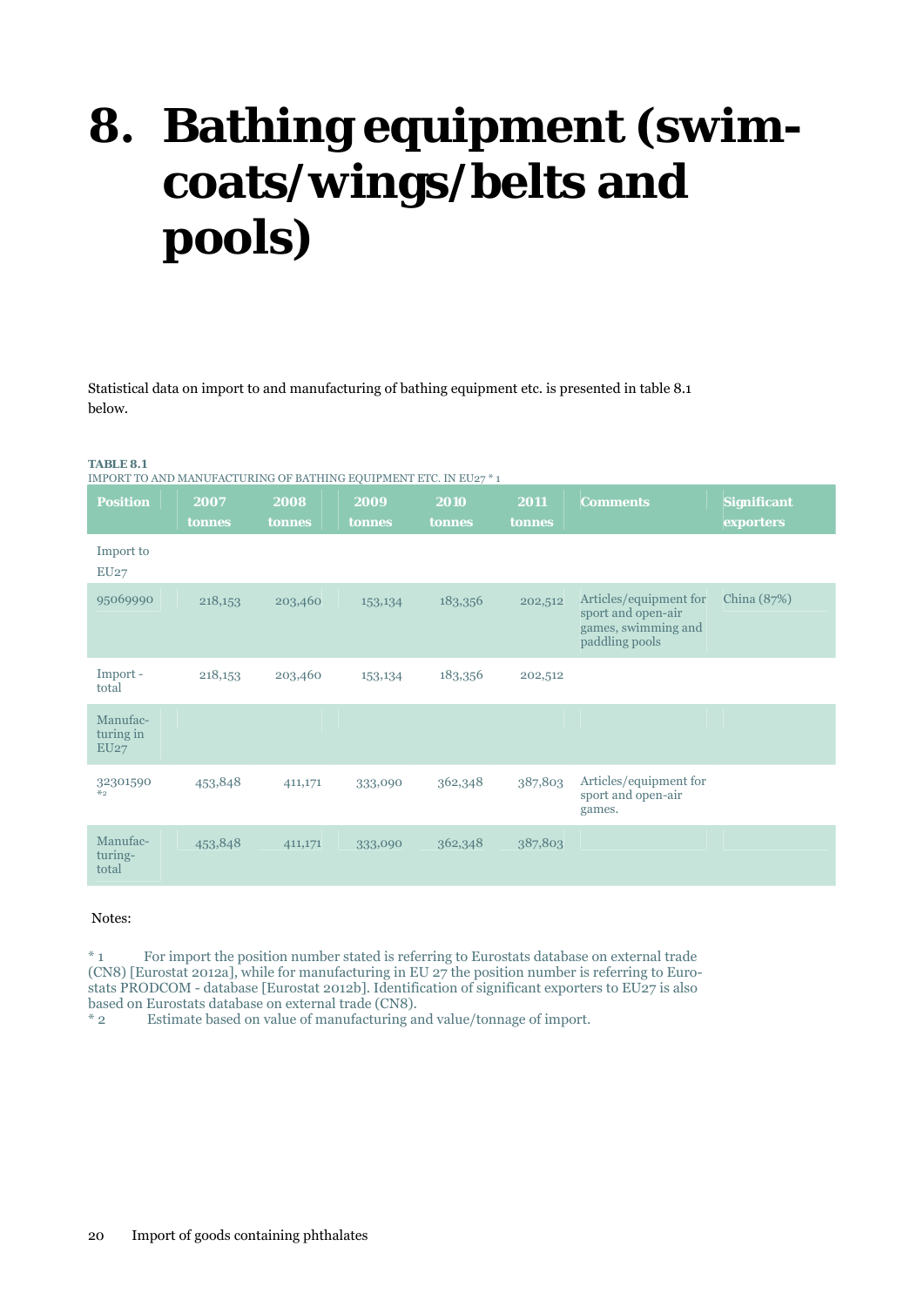# <span id="page-20-0"></span>**9. Balls of PVC for playing and physical exercises**

Statistical data on import and manufacturing of balls of PVC for playing and physical exercises is presented in table 9.1 below.

#### **TABLE 9.1**

|  |  | IMPORT TO AND MANUFACTURING OF BALLS IN EU27 * 1 |  |  |
|--|--|--------------------------------------------------|--|--|
|--|--|--------------------------------------------------|--|--|

| <b>Position</b>               | 2007<br>tonnes | 2008<br>tonnes | 2009<br>tonnes | 2010<br>tonnes | 2011<br>tonnes          | <b>Comments</b>                                                         | <b>Significant</b><br>exporters<br>2010/2011*4                  |
|-------------------------------|----------------|----------------|----------------|----------------|-------------------------|-------------------------------------------------------------------------|-----------------------------------------------------------------|
| Import to<br>EU27             |                |                |                |                |                         |                                                                         |                                                                 |
| 95066290                      | 30,845         | 37,221         | 26,104         | 33,468         | <b>Not</b><br>available | Inflatable balls (not<br>leather)                                       | China (63%)<br>Pakistan (23%)<br>India $(6%)$                   |
| 95066990                      | 10,741         | 10,204         | 9,814          | 11,700         | 10,797                  | Balls (not inflatable,<br>golf, tennis, table-<br>tennis, cricket etc.) | China $(77%)$<br>Taiwan $(5%)$<br>Pakistan (5%)<br>India $(5%)$ |
| Import-<br>total              | 41,585         | 47,425         | 35,917         | 45,169         | 10,797                  |                                                                         |                                                                 |
| Manufac-<br>turing in<br>EU27 |                |                |                |                |                         |                                                                         |                                                                 |
| 32301580<br>$*_{2}$           | 15,268         | $11,418*3$     | 10,515         | 13,697         | 12,127                  | Balls (not golf, table-<br>tennis, medicine balls<br>or punch balls)    |                                                                 |
| Manufac-<br>turing-<br>total  | 15,268         | 11,418         | 10,515         | 13,697         | 12,127                  |                                                                         |                                                                 |

#### Notes:

\* 1 For import the position number stated is referring to Eurostats database on external trade (CN8) [Eurostat 2012a], while for manufacturing in EU 27 the position number is referring to Eurostats PRODCOM - database [Eurostat 2012b]. Identification of significant exporters to EU27 is also based on Eurostats database on external trade (CN8).

\* 2 Estimate based on value of manufacturing and value/tonnage of import. Figure was calculated as 13,245 tonnes in Environmental Project No. 1362 [Hansen et al 2011] based on the data available in Eurostats databases on 22 feb. 2010.

\*4 Information on importers for position number 95066290 is based on 2010-data, while for position number 9506990 2011-data has been employed.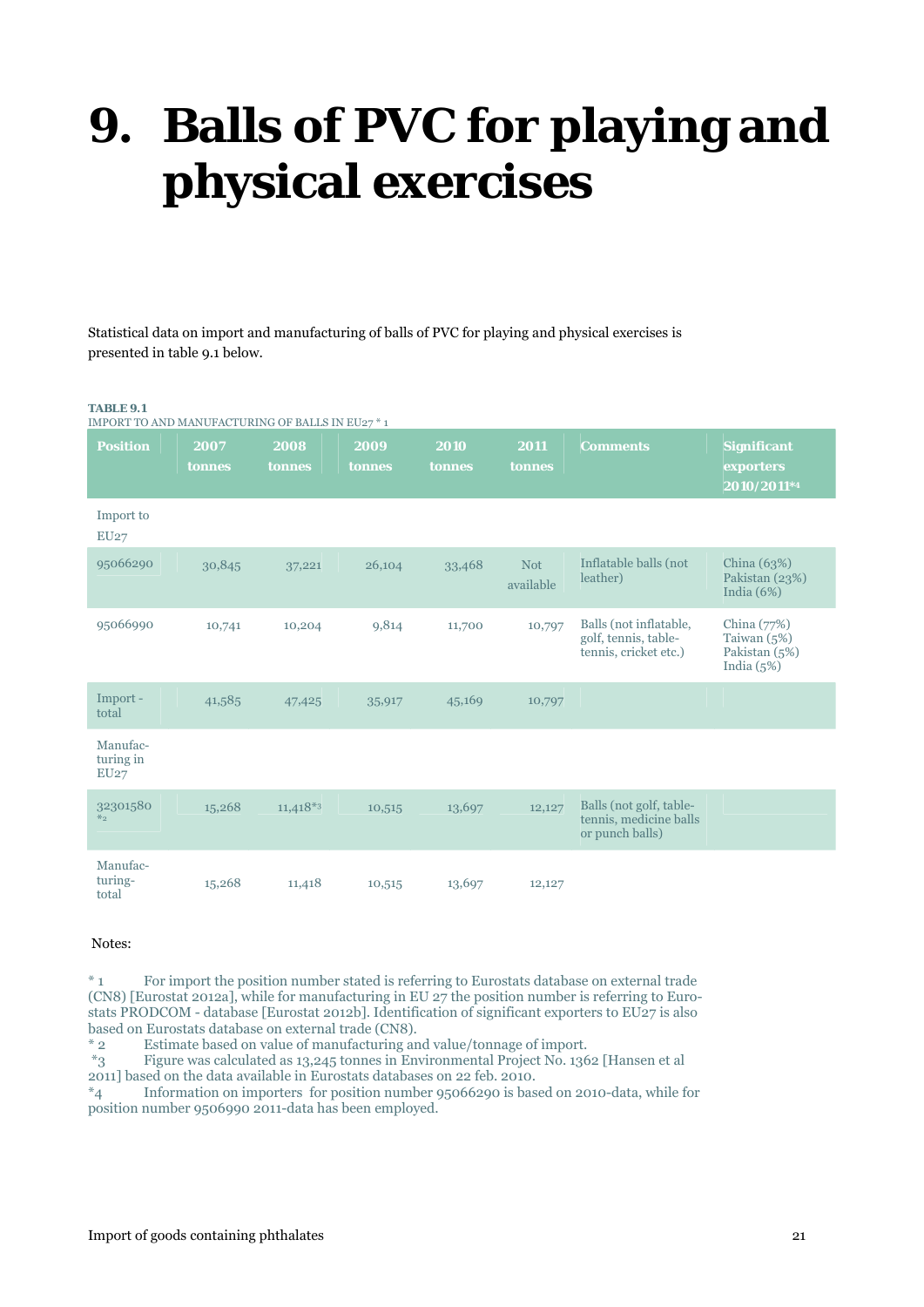## <span id="page-21-0"></span>**References**

Hansen, E; Høibye, L. ; Maag; J. 2011. Background data for Annex XV dossier - DEHP, BBP, DBP and DIBP. Environmental Project No. 1362/2011. The Danish Environmental Protection Agency.

Eurostat 2012a. EU27 Trade Since 1988 By CN8. http://epp.eurostat.ec.europa.eu/portal/page/portal/statistics/search\_database

Eurostat 2012b. Prodcom database - Prodcom Annual Sold (NACE Rev. 2) (DS\_066341). <http://epp.eurostat.ec.europa.eu/portal/page/portal/prodcom/data/database>